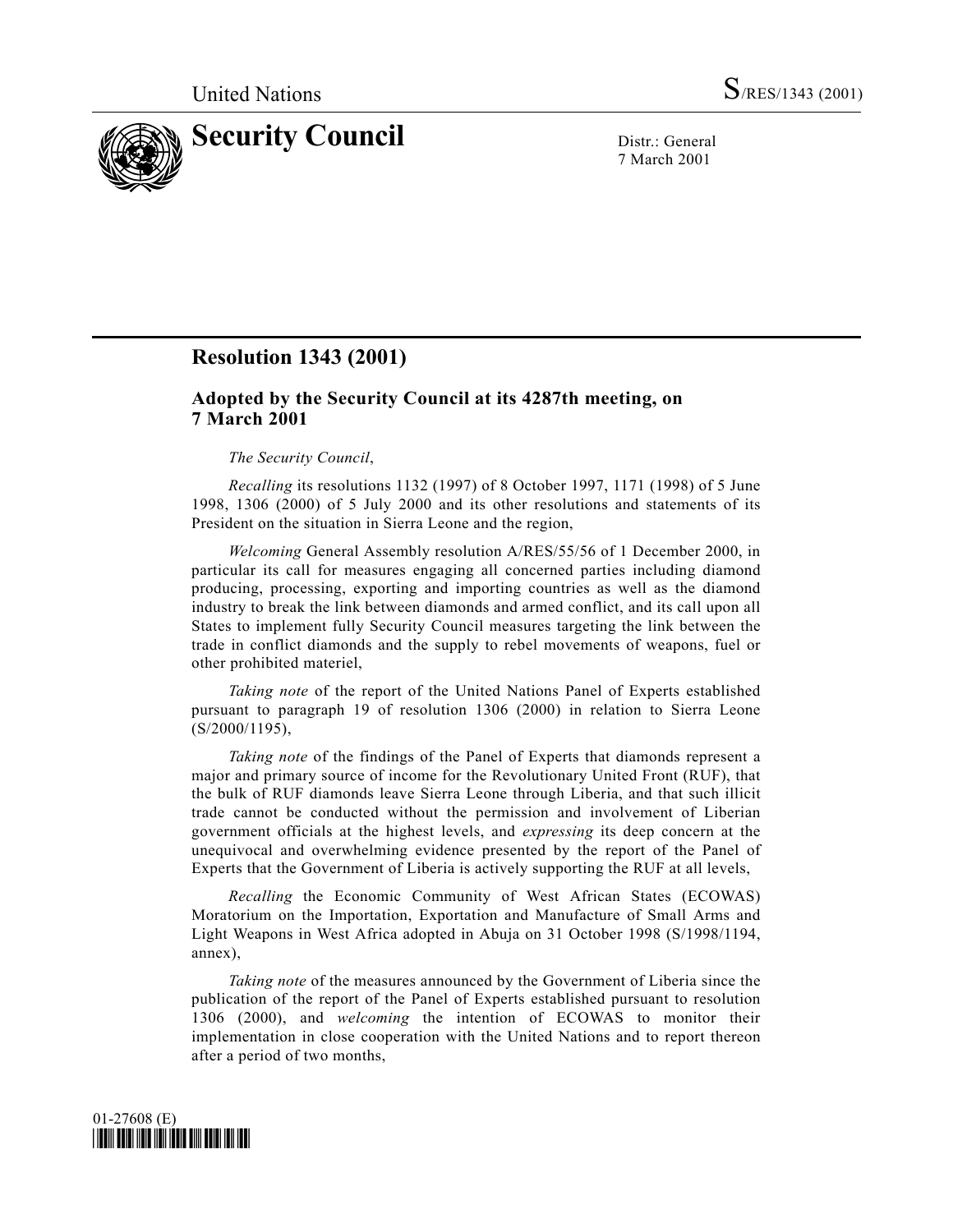*Recalling* its concern already expressed in resolution 1306 (2000) at the role played by the illicit diamond trade in fuelling the conflict in Sierra Leone and at reports that such diamonds transit neighbouring countries, including Liberia,

*Reiterating* its call made in the statement of its President of 21 December 2000 (S/PRST/2000/41) on all States in West Africa, particularly Liberia, immediately to cease military support for armed groups in neighbouring countries and prevent armed individuals from using their national territory to prepare and commit attacks in neighbouring countries,

*Determining* that the active support provided by the Government of Liberia for armed rebel groups in neighbouring countries, and in particular its support for the RUF in Sierra Leone, constitutes a threat to international peace and security in the region,

*Acting* under Chapter VII of the Charter of the United Nations,

### **A**

*Recalling* its resolutions 788 (1992) of 19 November 1992 and 985 (1995) of 13 April 1995,

*Noting* that the conflict in Liberia has been resolved, that national elections have taken place within the framework of the Yamoussoukro IV Agreement of 30 October 1991 (S/24815, annex) and that the Final Communiqué of the informal consultative group meeting of ECOWAS Committee of Five on Liberia issued in Geneva on 7 April 1992 (S/23863) has been implemented, and *determining* therefore that the embargo imposed by paragraph 8 of resolution 788 (1992) should be terminated,

1. *Decides* to terminate the prohibitions imposed by paragraph 8 of resolution 788 (1992) and to dissolve the Committee established under resolution 985 (1995);

#### **B**

2. *Demands* that the Government of Liberia immediately cease its support for the RUF in Sierra Leone and for other armed rebel groups in the region, and in particular take the following concrete steps:

(a) expel all RUF members from Liberia, including such individuals as are listed by the Committee established by paragraph 14 below, and prohibit all RUF activities on its territory, provided that nothing in this paragraph shall oblige Liberia to expel its own nationals from its territory;

(b) cease all financial and, in accordance with resolution 1171 (1998), military support to the RUF, including all transfers of arms and ammunition, all military training and the provision of logistical and communications support, and take steps to ensure that no such support is provided from the territory of Liberia or by its nationals;

(c) cease all direct or indirect import of Sierra Leone rough diamonds which are not controlled through the Certificate of Origin regime of the Government of Sierra Leone, in accordance with resolution 1306 (2000);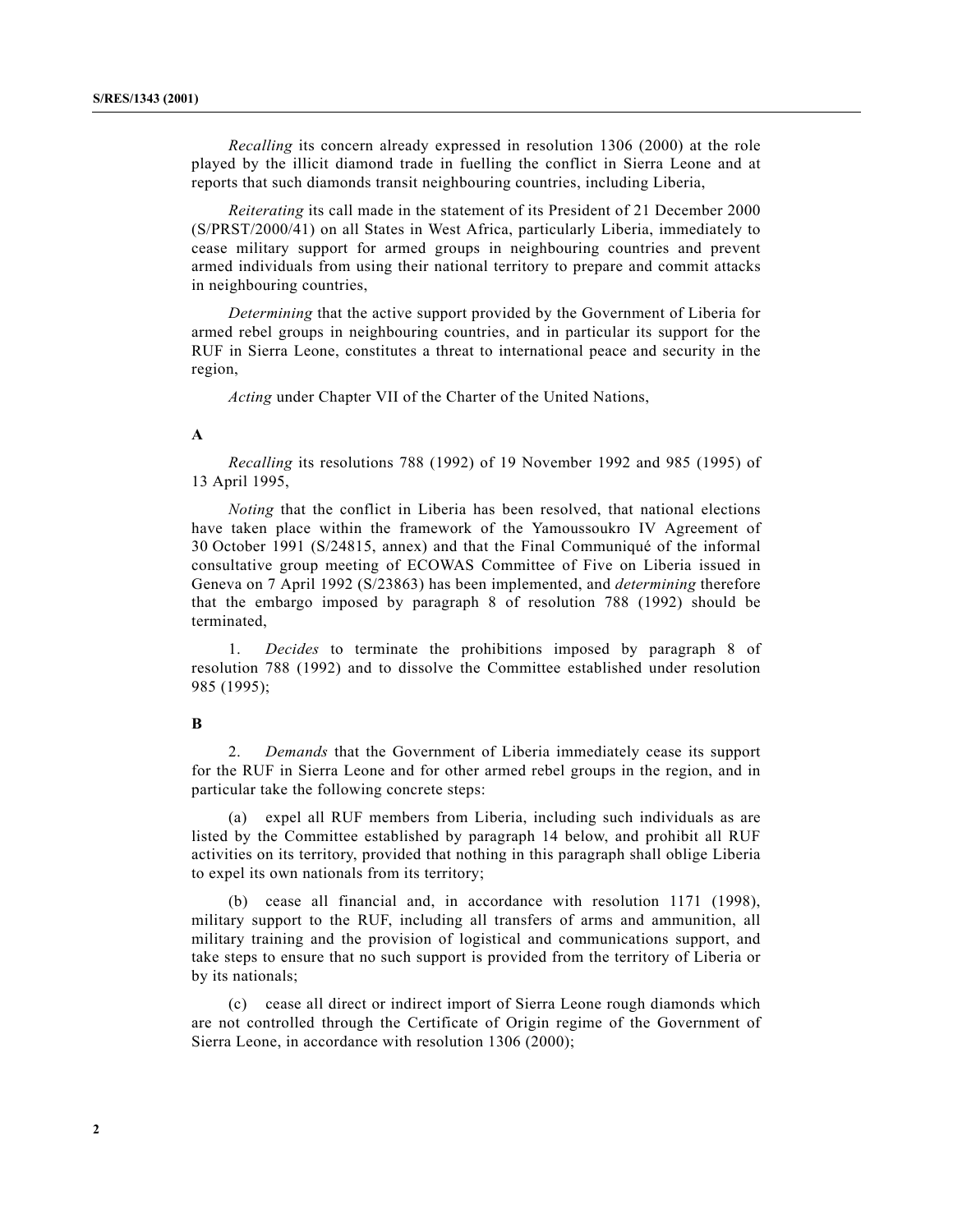(d) freeze funds or financial resources or assets that are made available by its nationals or within its territory directly or indirectly for the benefit of the RUF or entities owned or controlled directly or indirectly by the RUF;

(e) ground all Liberia-registered aircraft operating within its jurisdiction until it updates its register of aircraft pursuant to Annex VII to the Chicago Convention on International Civil Aviation of 1944 and provides to the Council the updated information concerning the registration and ownership of each aircraft registered in Liberia;

3. *Stresses* that the demands in paragraph 2 above are intended to lead to further progress in the peace process in Sierra Leone, and, in that regard, calls upon the President of Liberia to help ensure that the RUF meet the following objectives:

(a) allow the United Nations Mission in Sierra Leone (UNAMSIL) free access throughout Sierra Leone;

(b) release all abductees;

(c) enter their fighters in the disarmament, demobilization and reintegration process;

(d) return all weapons and other equipment seized from UNAMSIL;

4. *Demands* that all States in the region take action to prevent armed individuals and groups from using their territory to prepare and commit attacks on neighbouring countries and refrain from any action that might contribute to further destabilization of the situation on the borders between Guinea, Liberia and Sierra Leone;

5. (a) *Decides* that all States shall take the necessary measures to prevent the sale or supply to Liberia, by their nationals or from their territories or using their flag vessels or aircraft, of arms and related materiel of all types, including weapons and ammunition, military vehicles and equipment, paramilitary equipment and spare parts for the aforementioned, whether or not originating in their territories;

(b) *Decides* that all States shall take the necessary measures to prevent any provision to Liberia by their nationals or from their territories of technical training or assistance related to the provision, manufacture, maintenance or use of the items in subparagraph (a) above;

(c) *Decides* that the measures imposed by subparagraphs (a) and (b) above shall not apply to supplies of non-lethal military equipment intended solely for humanitarian or protective use, and related technical assistance or training, as approved in advance by the Committee established by paragraph 14 below;

(d) *Affirms* that the measures imposed by subparagraph (a) above do not apply to protective clothing, including flak jackets and military helmets, temporarily exported to Liberia by United Nations personnel, representatives of the media and humanitarian and development workers and associated personnel, for their personal use only;

6. *Decides further* that all States shall take the necessary measures to prevent the direct or indirect import of all rough diamonds from Liberia, whether or not such diamonds originated in Liberia;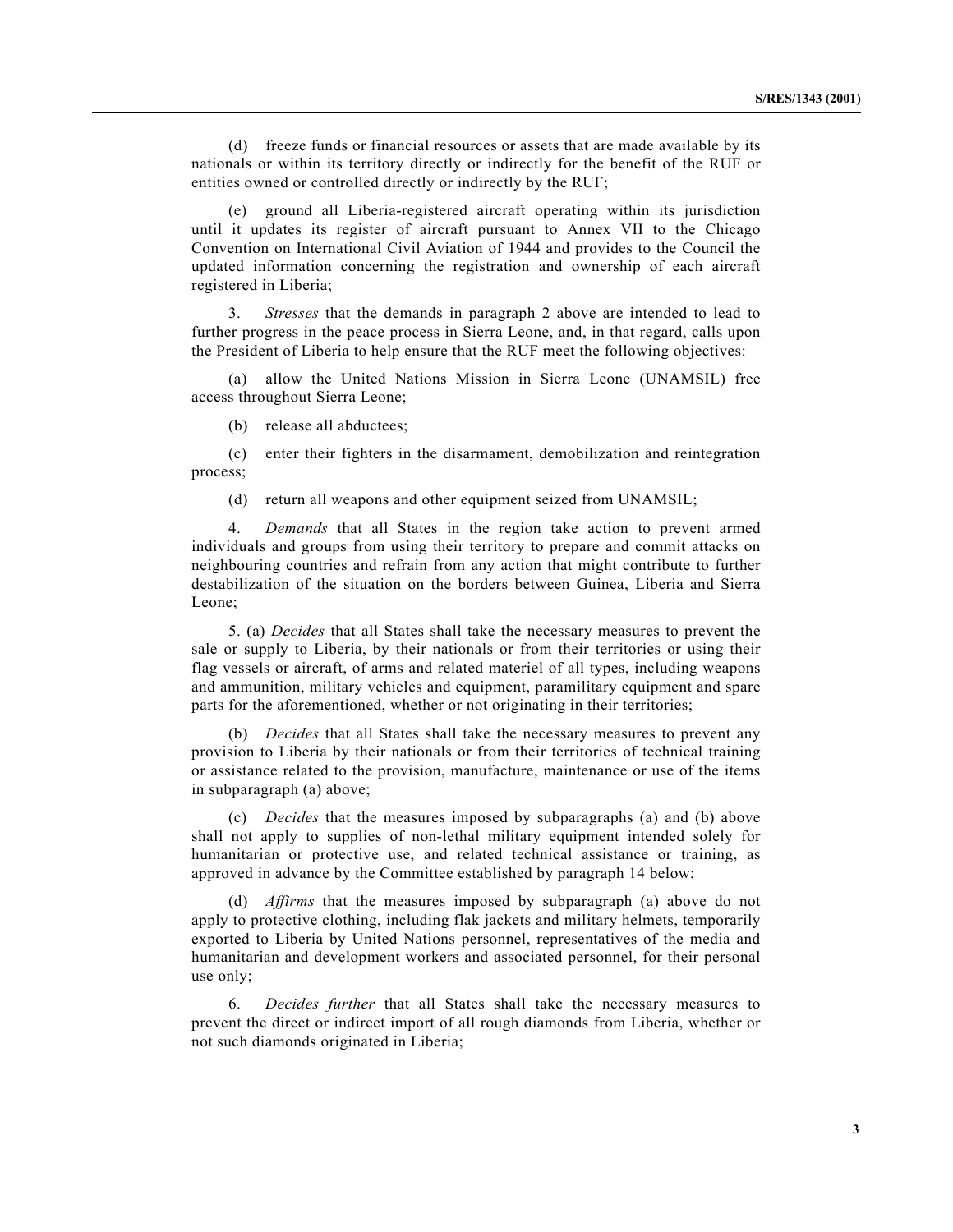7. (a) *Decides also* that all States shall take the necessary measures to prevent the entry into or transit through their territories of senior members of the Government of Liberia and its armed forces and their spouses and any other individuals providing financial and military support to armed rebel groups in countries neighbouring Liberia, in particular the RUF in Sierra Leone, as designated by the Committee established by paragraph 14 below, provided that nothing in this paragraph shall oblige a State to refuse entry into its territory to its own nationals, and provided that nothing in this paragraph shall impede the transit of representatives of the Government of Liberia to United Nations Headquarters to conduct United Nations business or the participation of the Government of Liberia in the official meetings of the Mano River Union, ECOWAS and the Organization of African Unity;

(b) *Decides* that the measures imposed by subparagraph (a) above shall not apply where the Committee established by paragraph 14 below determines that such travel is justified on the grounds of humanitarian need, including religious obligation, or where the Committee concludes that exemption would otherwise promote Liberian compliance with the demands of the Council, or assist in the peaceful resolution of the conflict in the subregion;

8. *Further decides* that the measures imposed by paragraphs 6 and 7 above shall come into force at 00.01 Eastern Daylight Time two months after the date of adoption of this resolution, unless the Security Council determines before that date that Liberia has complied with the demands in paragraph 2 above, taking into account the report of the Secretary-General referred to in paragraph 12 below, inputs from ECOWAS, relevant information provided by the Committee established by paragraph 14 below and the Committee established pursuant to resolution 1132 (1997) and any other relevant information;

9. *Decides* that the measures imposed by paragraph 5 are established for 14 months and that, at the end of the period, the Council will decide whether the Government of Liberia has complied with the demands in paragraph 2 above, and, accordingly, whether to extend these measures for a further period with the same conditions;

10. *Decides further* that the measures imposed by paragraphs 6 and 7 above are established for a period of 12 months, and that at the end of this period the Council will decide whether the Government of Liberia has complied with the demands in paragraph 2 above, and, accordingly, whether to extend these measures for a further period with the same conditions;

11. *Decides also* that the measures imposed by paragraphs 5 to 7 above shall be terminated immediately if the Council, taking into account, inter alia, the reports of the Panel of Experts referred to in paragraph 19 below and of the Secretary-General referred to in paragraph 12 below, inputs from ECOWAS, any relevant information provided by the Committee established by paragraph 14 below and the Committee established pursuant to resolution 1132 (1997) and any other relevant information, determines that the Government of Liberia has complied with the demands in paragraph 2 above;

12. *Requests* the Secretary-General to submit a first report to the Council by 30 April 2001 and thereafter at 6-month intervals from that date, drawing on information from all relevant sources, including the United Nations Office in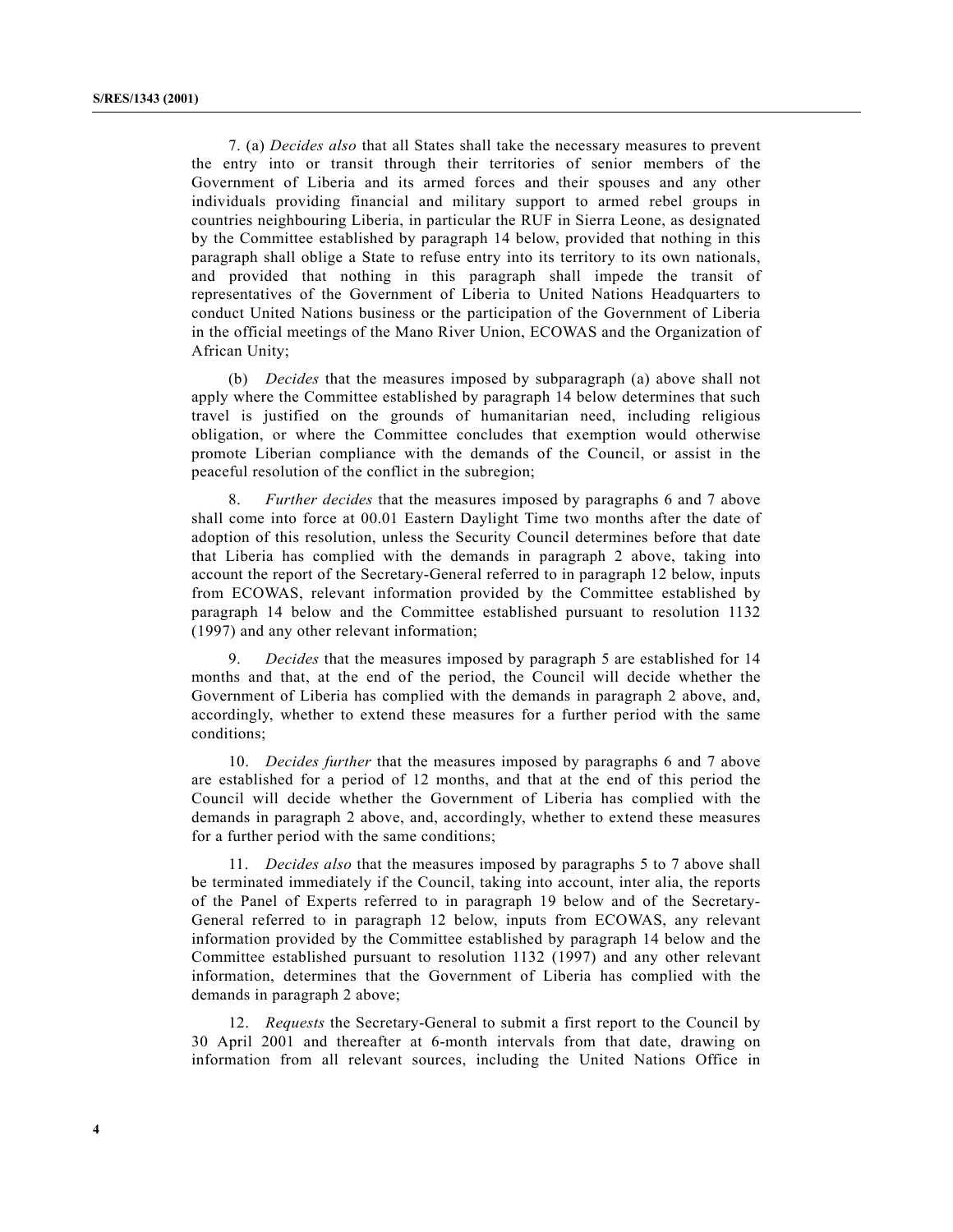Liberia, UNAMSIL and ECOWAS, on whether Liberia has complied with the demands in paragraph 2 above and on any progress made towards the objectives set out in paragraph 3 above, and *calls on* the Government of Liberia to support United Nations efforts to verify all information on compliance which is brought to the United Nations notice;

13. *Requests* the Secretary-General to provide to the Council six months from the date of the adoption of this resolution:

(a) a preliminary assessment of the potential economic, humanitarian and social impact on the Liberian population of possible follow-up action by the Council in the areas of investigation indicated in paragraph 19 (c) below;

(b) a report on the steps taken by the Government of Liberia to improve its capacity in air traffic control and surveillance in accordance with the recommendations of the Panel of Experts established pursuant to resolution 1306 (2000) and any advice which may be provided by ICAO;

14. *Decides* to establish, in accordance with rule 28 of its provisional rules of procedure, a Committee of the Security Council, consisting of all the members of the Council, to undertake the following tasks and to report on its work to the Council with its observations and recommendations:

(a) to seek from all States information regarding the actions taken by them to implement effectively the measures imposed by paragraphs 5 to 7 above, and thereafter to request from them whatever further information it may consider necessary;

(b) to consider, and to take appropriate action on, information brought to its attention by States concerning alleged violations of the measures imposed by paragraphs 5 to 7 above, identifying where possible persons or entities, including vessels or aircraft, reported to be engaged in such violations, and to make periodic reports to the Council;

(c) to promulgate expeditiously such guidelines as may be necessary to facilitate the implementation of the measures imposed by paragraphs 5 to 7 above;

(d) to give consideration to and decide upon requests for the exemptions set out in paragraphs 5 (c) and 7 (b) above;

(e) to designate the individuals subject to the measures imposed by paragraph 7 above, and to update this list regularly;

(f) to make information it considers relevant, including the list referred to in subparagraph (e) above, publicly available through appropriate media, including through the improved use of information technology;

(g) to make recommendations to the Council on ways of increasing the effectiveness of the measures imposed by paragraphs 5 to 7 above and on ways to limit unintended effects, if any, of these measures on the Liberian population;

(h) to cooperate with other relevant Security Council Sanctions Committees, in particular that established pursuant to resolution 1132 (1997) and that established pursuant to resolution 864 (1993);

(i) to establish a list of RUF members present in Liberia as referred to in paragraph 2 (a) above;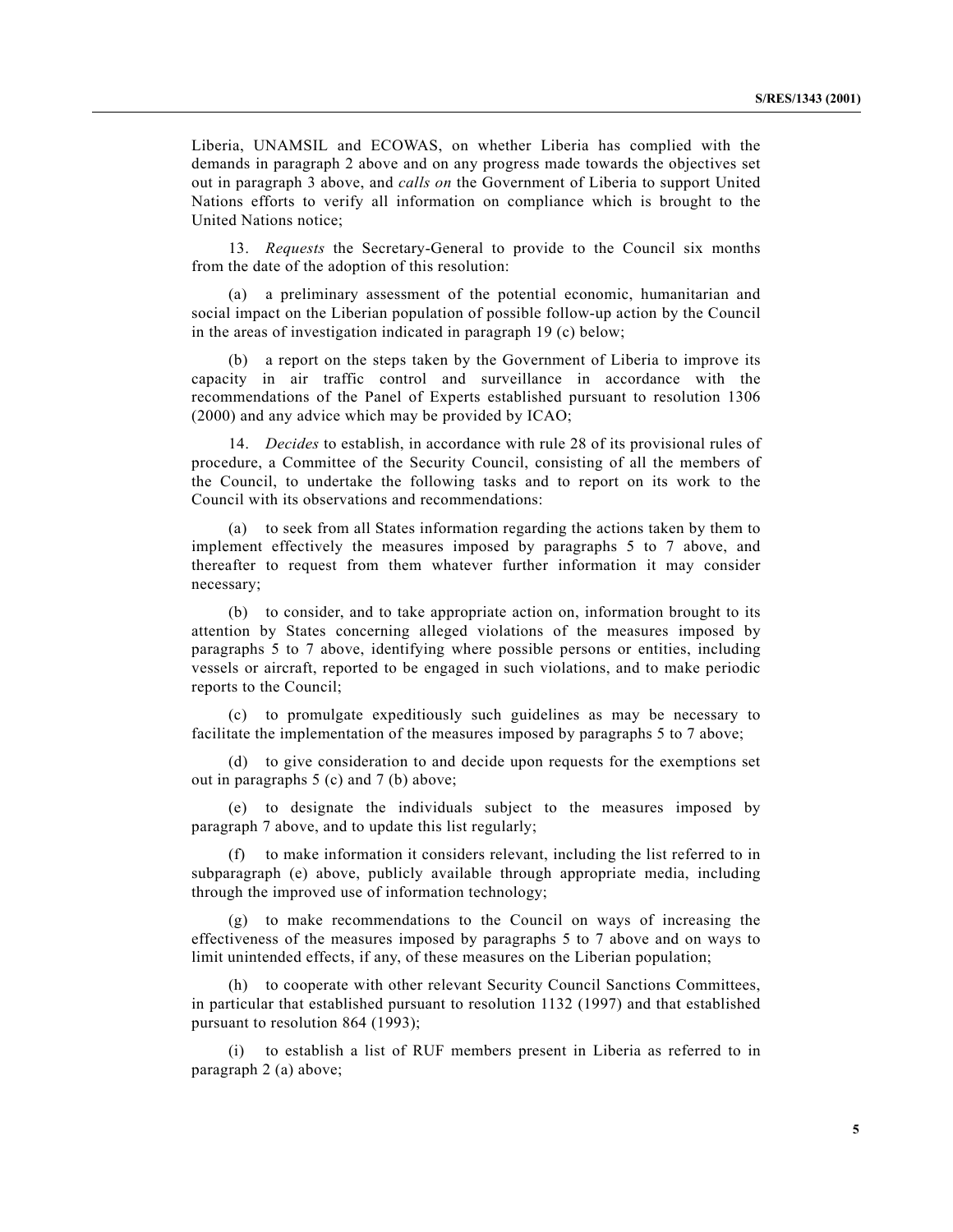15. *Calls upon* the Government of Liberia to establish an effective Certificate of Origin regime for trade in rough diamonds that is transparent and internationally verifiable and has been approved by the Committee established by paragraph 14 above, to come into operation after the measures imposed by paragraphs 5 to 7 above have been terminated in accordance with this resolution;

16. *Urges* all diamond exporting countries in West Africa to establish Certificate of Origin regimes for the trade in rough diamonds similar to that adopted by the Government of Sierra Leone, as recommended by the Panel of Experts established pursuant to resolution 1306 (2000), and *calls upon* States, relevant international organizations and other bodies in a position to do so to offer assistance to those Governments to that end;

17. *Calls upon* the international community to provide the necessary assistance to reinforce the fight against the proliferation and illicit trafficking of light weapons in West Africa, in particular the implementation of the ECOWAS Moratorium on the Importation, Exportation and Manufacture of Small Arms and Light Weapons in West Africa, and to improve air traffic control in the West African subregion;

18. *Requests* all States to report to the Committee established by paragraph 14 above, within 30 days of the promulgation of the list referred to in paragraph 14 (e) above, on the actions they have taken to implement the measures imposed by paragraphs 5 to 7 above;

19. *Requests* the Secretary-General to establish, within one month from the date of adoption of this resolution, in consultation with the Committee established by paragraph 14 above, a Panel of Experts for a period of six months consisting of no more than five members, drawing, as much as possible and as appropriate, on the expertise of the members of the Panel of Experts established pursuant to resolution 1306 (2000), with the following mandate:

(a) to investigate any violations of the measures imposed by paragraphs 5 to 7 above;

(b) to collect any information on the compliance by the Government of Liberia with the demands in paragraph 2 above, including any violations by the Government of Liberia of the measures imposed by paragraph 2 of resolution 1171 (1998) and paragraph 1 of resolution  $1306$  (2000);

(c) to further investigate possible links between the exploitation of natural resources and other forms of economic activity in Liberia, and the fuelling of conflict in Sierra Leone and neighbouring countries, in particular those areas highlighted by the report of the Panel of Experts established pursuant to resolution 1306 (2000);

(d) to collect any information linked to the illegal activities of the individuals referred to in paragraph 21 below and to any other alleged violations of this resolution;

(e) to report to the Council through the Committee established by paragraph 14 above no later than six months from the date of adoption of this resolution with observations and recommendations in the areas set out in subparagraphs (a) to (d) above;